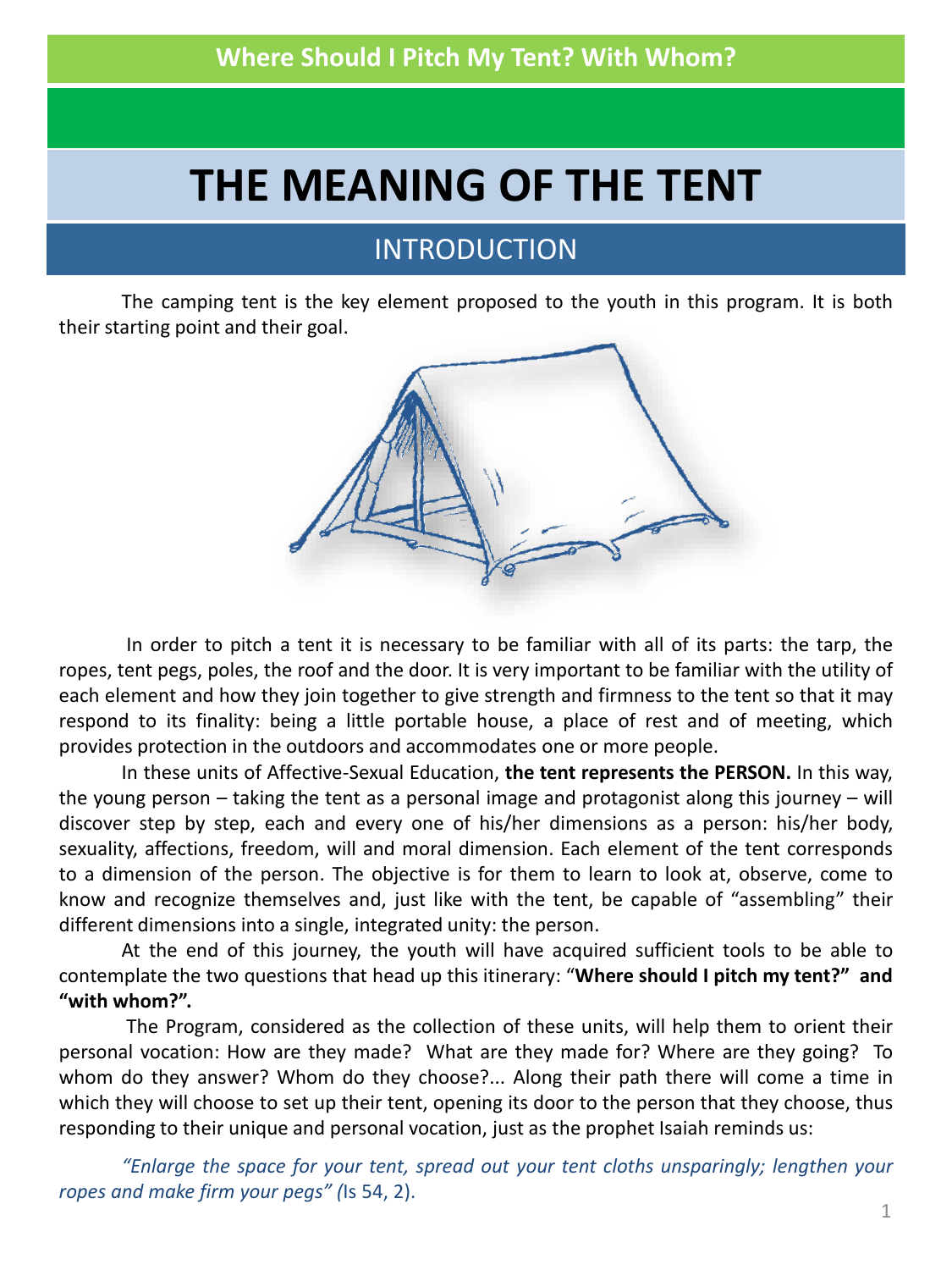# A BRIEF HISTORY

The use of camping tents dates back to ancient times: the beginning of the Iron Age.

Throughout history the tent has been attributed distinct usages, and has evolved through the creation of new structures and materials which facilitate the protection it provides, and offer greater stability and ease of assembly.

The Hebrew people lived in tents in the desert for more than forty years, and there are famous tents or canopies like the tent of Moses, of Cedar Son of Ismael, etc.



*The tent has been a tent since ancient times. The person has been a person FOREVER.*

The Arabs used, and [continue](http://www.google.es/url?sa=i&rct=j&q=historia+de+la+tienda+de+campa%C3%B1a&source=images&cd=&docid=KHC_94o9l8KLeM&tbnid=61xStUKy4fwbpM:&ved=0CAUQjRw&url=http://es.wikipedia.org/wiki/Tienda_de_campa%C3%B1a&ei=wu3NUfzgK8vKPe67gfgD&bvm=bv.48572450,d.ZWU&psig=AFQjCNGxwA0dahqH5Q389L5w-F24n8KMLA&ust=1372536627334461) to use, tents to camp in the desert.

The Romans used them to camp on battlefields.

Both in the First and the Second World War soldiers in combat zones were housed in large camping tents; tents were also installed to serve as refectories, hospitals and offices for the officers.

Currently, tents are used in emergencies, such as natural disasters, and for recreational camping.

# METAPHOR OF THE TENT AND THE PERSON

The word "campaña" (English: countryside) derives from "campiña", which refers to stretches of land to be cultivated; the word "tent" derives from the Latin *tendere* which means "to tend". "Tending" is linked with receiving other people. In order to tend to someone it is necessary to enter into a relationship with the person that you are tending to. One must go out of himself in order to be able to please the other person, to be able of welcoming them and taking care of them.

These two ideas of **relationships and stretches of land** refer us back to both the origin and the end of the person as a relational being and as a part of "something".

We come from the earth, "we are dust", stretches of land to be cultivated and plowed, to enter into a relationship with. This "extension" of land invites us to look toward Another, toward our origin. If we are an extension, this leads us to think that we belong to something greater, that we have an origin, to think about the Creator of all things: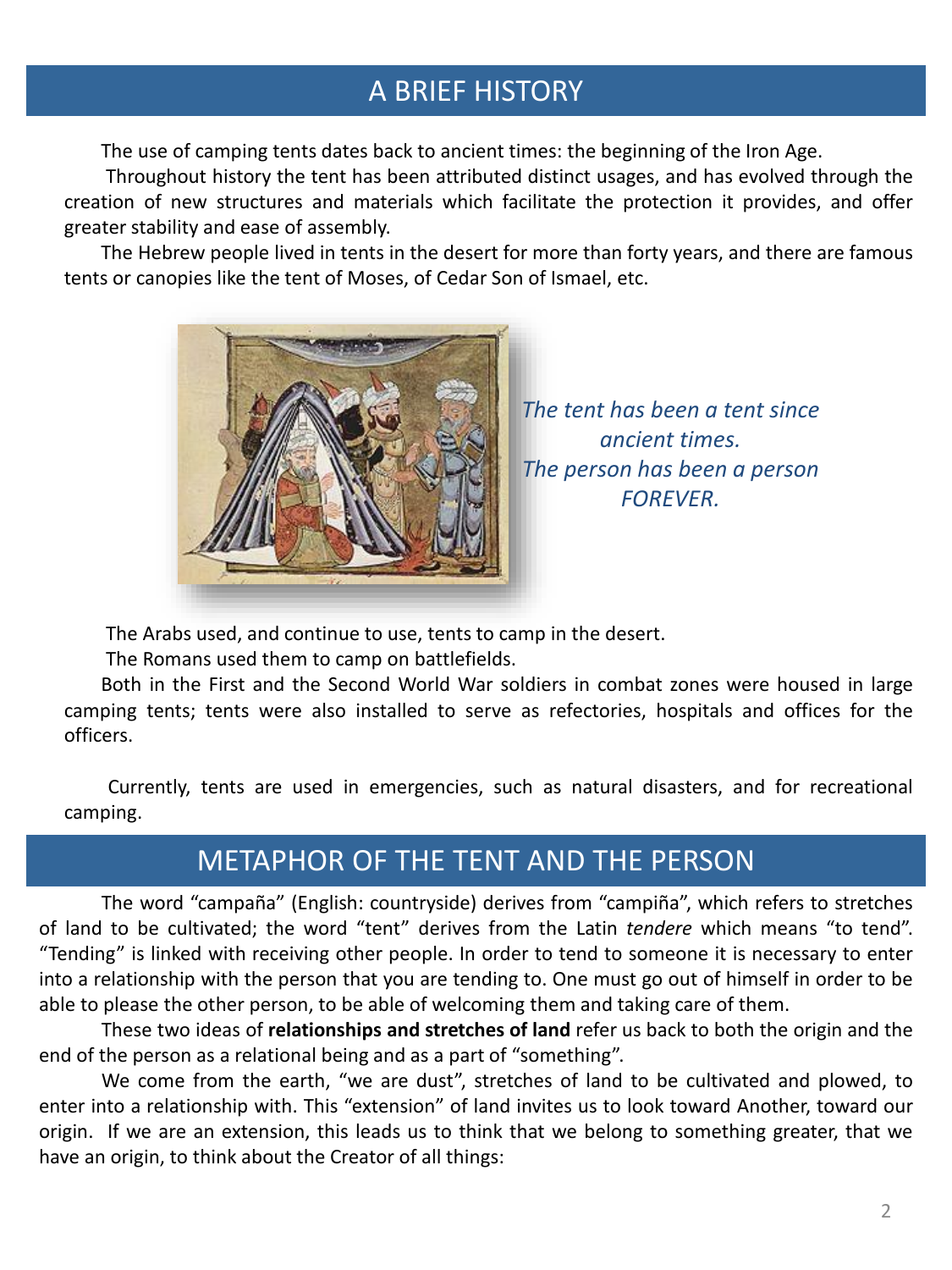#### *"Then the Lord God formed the man out of the dust of the ground and blew into his nostrils the breath of life, and the man became a living being*"(Gn 2:7).

The verb "*tendere"* points toward this aim of relation that is written in the heart of each one of us. It points us toward the desire for union, for communion, to which every man is called, and which simultaneously turns our gaze once again to our origin, in which this mystery of relation is rooted:

*" God created mankind in his image; in the image of God he created them; male and female he created them"* (Gn 1:27).



Knowing and recognizing our origin helps us understand our identity. In this way, the youth will be able to respond to the questions: Who am I? Where do I come from? Where am I going?

> *We are dust, a stretch of land whose purpose is to tend to someone, to meet someone, to allow them to enter.*

### FROM THE TENT TO THE TEMPLE

The tent is a place of meeting. It is also related to the words "tabernacle" and "temple".

In all religions, the temple is the sacred place where the divinity makes himself present to men, the place where men enter into communication with the world of the gods.

The word "temple" comes from the Latin *templum* which means "sacred enclosure" and from the Greek verb τέμνειν which means 'to cut', 'to trim off'. It is an enclosure reserved for the gods - cut off, separated, isolated. This demarcated space is sacred (sanctus) and, therefore, impenetrable. *Sanctus* comes from the word *sancire* which means 'demarcate', 'establish', 'fence in'. This gives us an idea of a limited, fenced off, reserved place.

We can see, following the etymological and historical origin of the concepts and words "tent" and "temple", that it is possible to arrive at the understanding of a certain relationship between the temple and the person. In this way, the person is ascribed with the characteristic of a unique and singular place for a meeting of intimacy. **The person is the place of meeting with God, in intimacy with God.**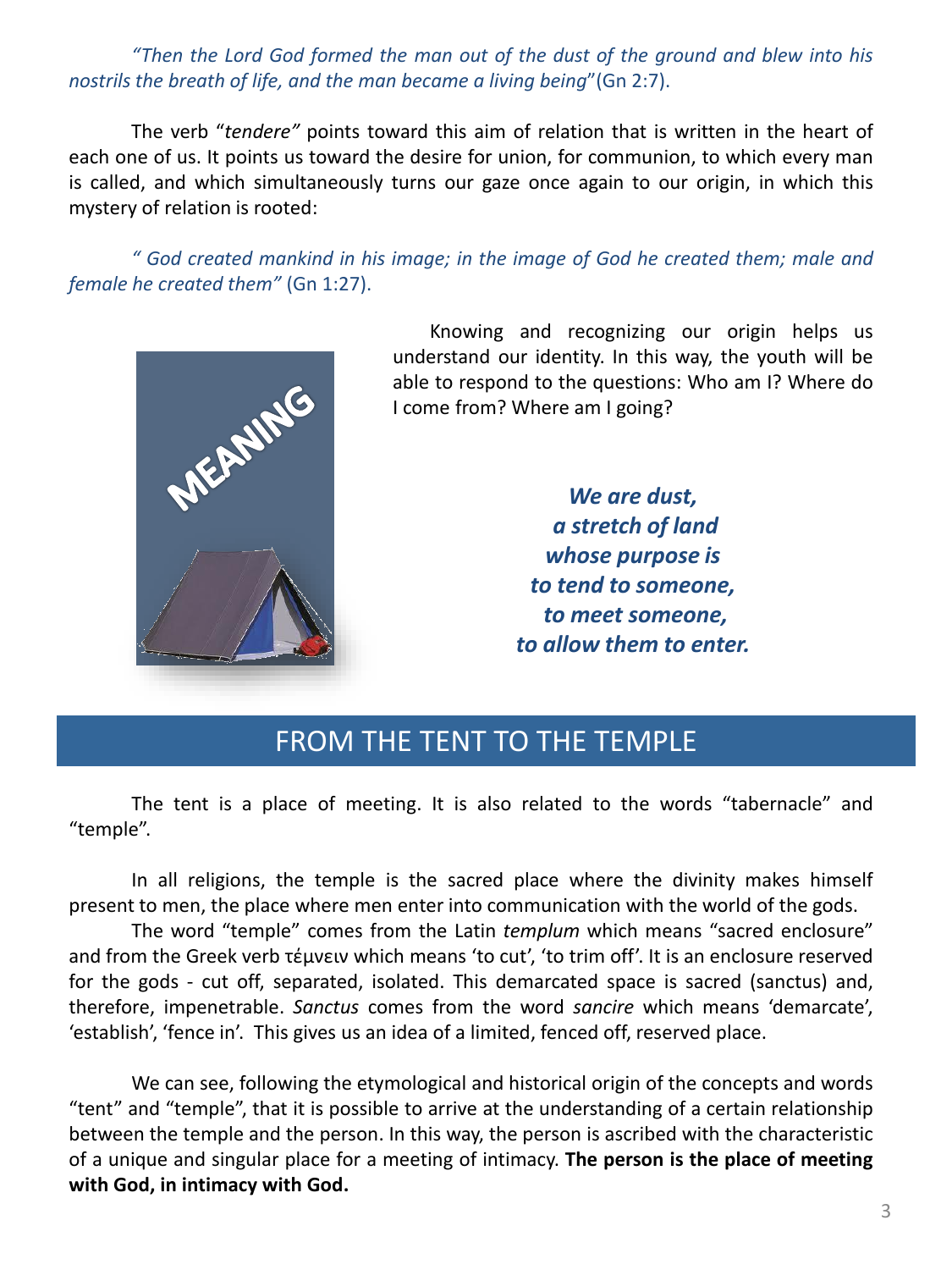## THE TEMPLE IN THE BIBLE

In biblical language the tent as a tabernacle has different expressions: *'ohel*, tent; *ohel mo'ed*, tent of meeting; *'ohel ha= eduth*, tent of witness; *mishkan*, dwelling place; *mishkan ha- 'eduth*, dwelling place of witness; *mishkan 'ohel*, dwelling place of the tent; *beth Yahweh*, house of Yahweh; *qodesh*, holy; *miqdash*, sanctuary; *'hekal*, temple.

The symbolism of the temple is also found in the Old Testament. During the patriarchal age, the Hebrew people did not have a temple, but they did have sacred places where they invoked the name of Yahweh.

Abraham is considered the first Hebrew. He listens to the voice of the Lord and sets out on a journey. He leaves his land and his relatives, and walks along the path toward the meeting of the promise of God, of a new land that will give fruit: his descendants.

#### "*Go forth from your land, your relatives, and from your father's house to a land that I will show you"* **(**Gn 12:1).

With this idea of "setting out", the young person will take their backpack and begin an adventure. This itinerary will help them to discover, in a personal way, this land that has been promised for them: their own way, their vocation.

Mount Sinai is also considered a sacred place, the place of the manifestation of God to Moses.

"*Do not come near! Remove your sandals from your feet, for the place where you stand is holy ground*" (Ex 3:5).



Painting [of Tablets. Sinai. Moses. Ernest](http://1.bp.blogspot.com/-8UtoLNRs2WE/UMu1kaWwviI/AAAAAAAANeU/4UUY1s9NVew/s1600/TABLAS-SINAI-MOISES-DIOS-ELOHIM-TEXTOS-SAGRADOS-ANUNNAKI-PINTURA-PINTOR-ERNEST+DESCALS-.jpg) Descals.

After Sinai, during the exodus in the desert, the People of Israel possess a "portable sanctuary" where God can reside and remain in the midst of the people, and which serves as a constant reminder of the covenant that God has made with man: the Ark of the Covenant. In this way, **also the young person can discover this covenant is inscribed in all of their person: in their body, in their heart and in their mind. The promise of God.**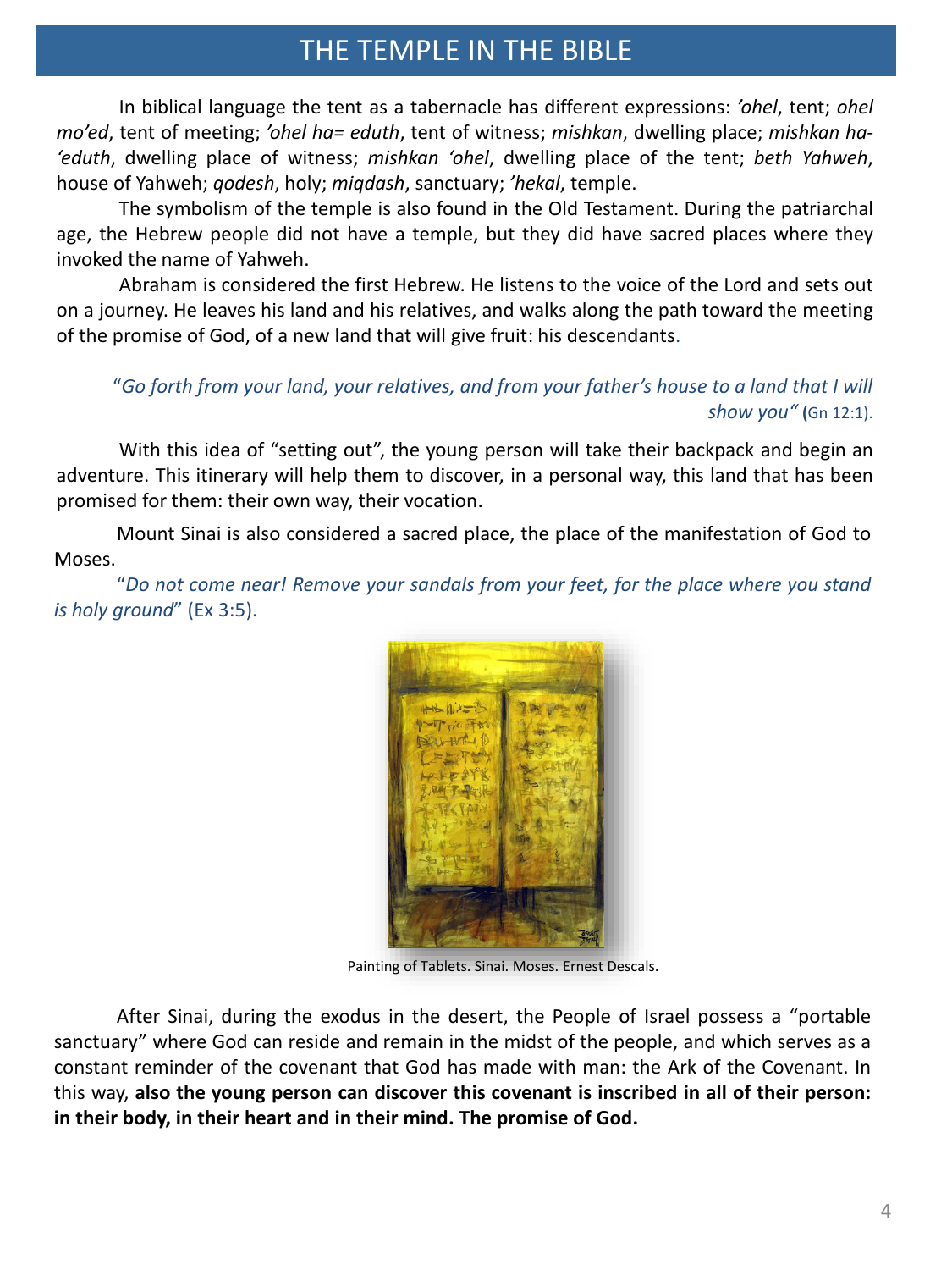Like man in general, also the people of Israel stray from the path and fabricates a "false sanctuary". Israel loses trust in the promise and seeks to adore other gods, but it is not God who manifests himself then, but rather a false god made by the men themselves: the golden calf.

"Come, make us a god who will go before us; as for that man Moses who brought us out of *the land of Egypt, we do not know what has happened to him"* (Ex 32:1)… *"On seeing this, Aaron built an altar in front of the calf"* (Ex 32,5).

**In life, the youth also make false temples for themselves, places that distance them from God rather than bringing them closer. Desiring to believe in something, they end up adoring false gods.**



King David has a plan to build a temple for Yahweh, but it will not be him, but Solomon, to build it:

"*The Lord intends to dwell in the dark cloud; I have indeed built you a princely house, the base for your enthronement forever"* (1Kg 8:12-13).

Later, the temple of Jerusalem, without making the other sanctuaries obsolete, will become the center of the worship of Yahweh. People will come to it from throughout the whole country to *"see the face of God"* (cfr. *Ps 42:3*)*.* It is understood that the divine residence is in heaven, but the temple is like a replica of the celestial palace, in which Yahweh makes himself present on earth.

We once again unite the idea of the tent as an "extension o…f" and of the temple as "replica of something". If we relate the idea of the origin of the person as an extension of something with the idea of the temple as a replica, then **the person, as image and likeness of God, makes God present.**

From the construction of the second temple on (…see the history of the 1st and 2nd temple…), because of the loss of religious meaning of the first temple, and up until the New Testament, the temple of stone begins to acquire a more spiritual character, since God is present where he reigns, where he is adored.

**In the same way, beginning in childhood young people come to know themselves first through their body, from what is most physical, only subsequently becoming familiar with the rest of their dimensions, acquiring a spiritual knowledge of themselves.**